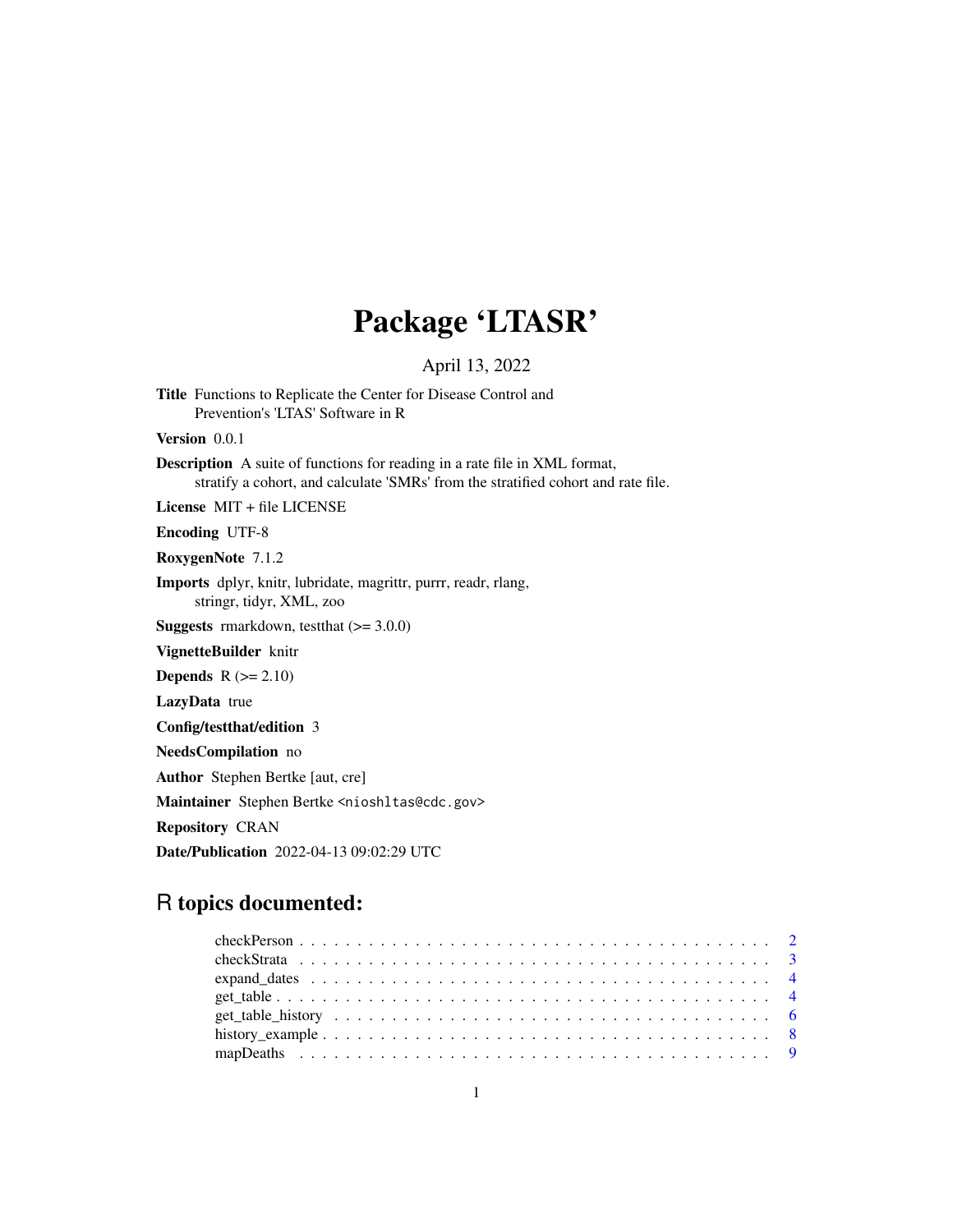#### <span id="page-1-0"></span>2 checkPerson and the checkPerson and the checkPerson and the checkPerson and the checkPerson and the checkPerson

#### **Index** [15](#page-14-0)

checkPerson *Check person dataframe*

## Description

checkPerson checks that the person dataframe is formatted correctly

## Usage

checkPerson(person)

### Arguments

person person dataframe

## Value

No return value, called for side effects

```
library(LTASR)
library(dplyr)
#Import example peron file
person <- person_example %>%
  mutate(dob = as.Date(dob, format='%m/%d/%Y'),
         pybegin = as.Date(pybegin, format='%m/%d/%Y'),
        dlo = as.Date(dlo, format='%m/%d/%Y'))
```

```
#Returns nothing
checkPerson(person)
```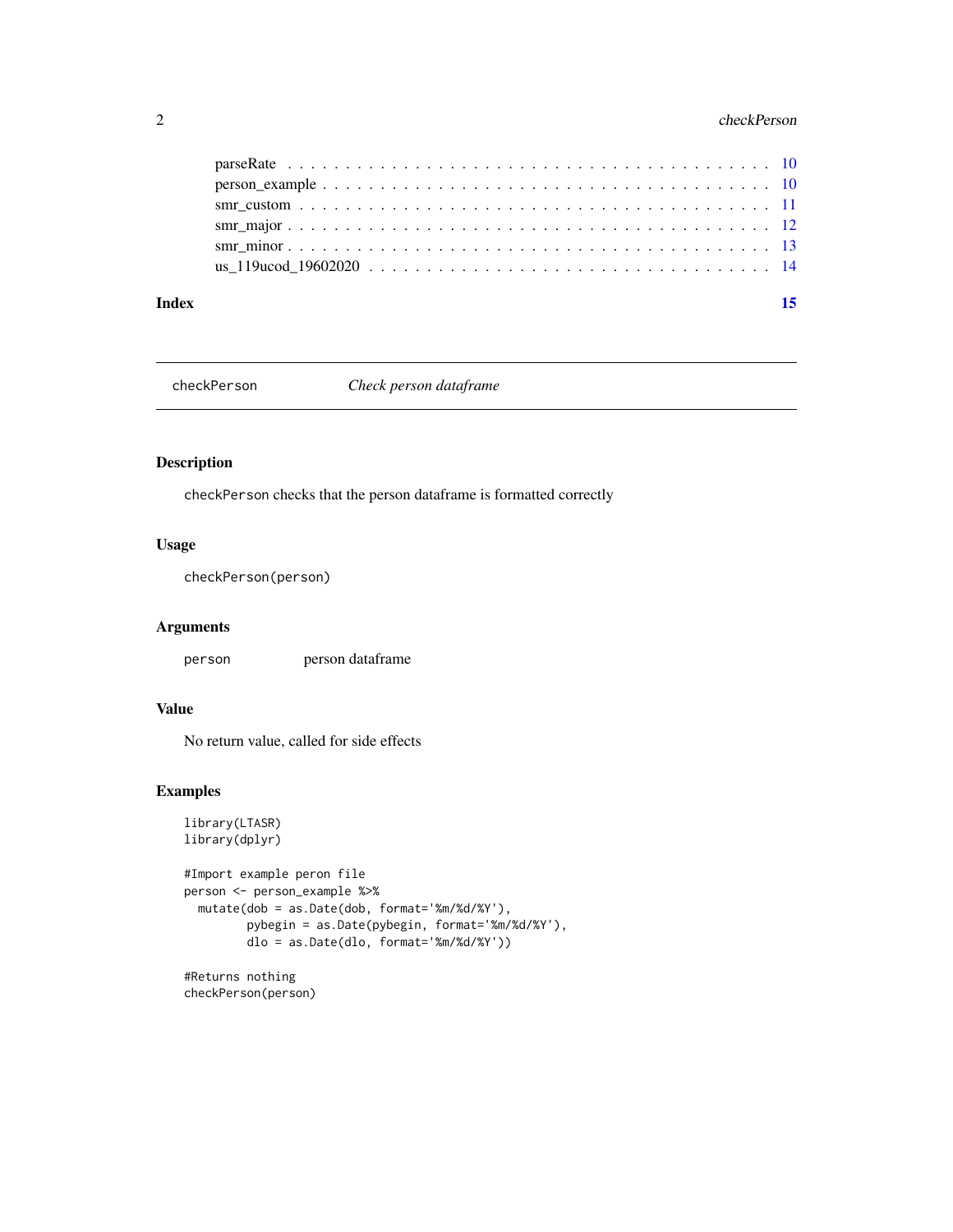<span id="page-2-0"></span>

Checks all strata in py\_table are contained in rate file

#### Usage

```
checkStrata(py_table, rateobj)
```
#### Arguments

| py_table | A stratified cohort created by get_table |
|----------|------------------------------------------|
| rateobi  | A rate object created by parseRate       |

#### Value

A list containing:

- 1. The py\_table with strata removed not found in rateobj
- 2. The observations from py\_table that were removed

```
library(LTASR)
library(dplyr)
#Import example person file
person <- person_example %>%
  mutate(dob = as.Date(dob, format='%m/%d/%Y'),
         pybegin = as.Date(pybegin, format='%m/%d/%Y'),
        dlo = as.Date(dlo, format='%m/%d/%Y'))
#Import default rate object
rateobj <- us_119ucod_19602020
#Stratify person table
py_table <- get_table(person, rateobj)
#Check Strata are in rate file
checkStrata(py_table, rateobj)
```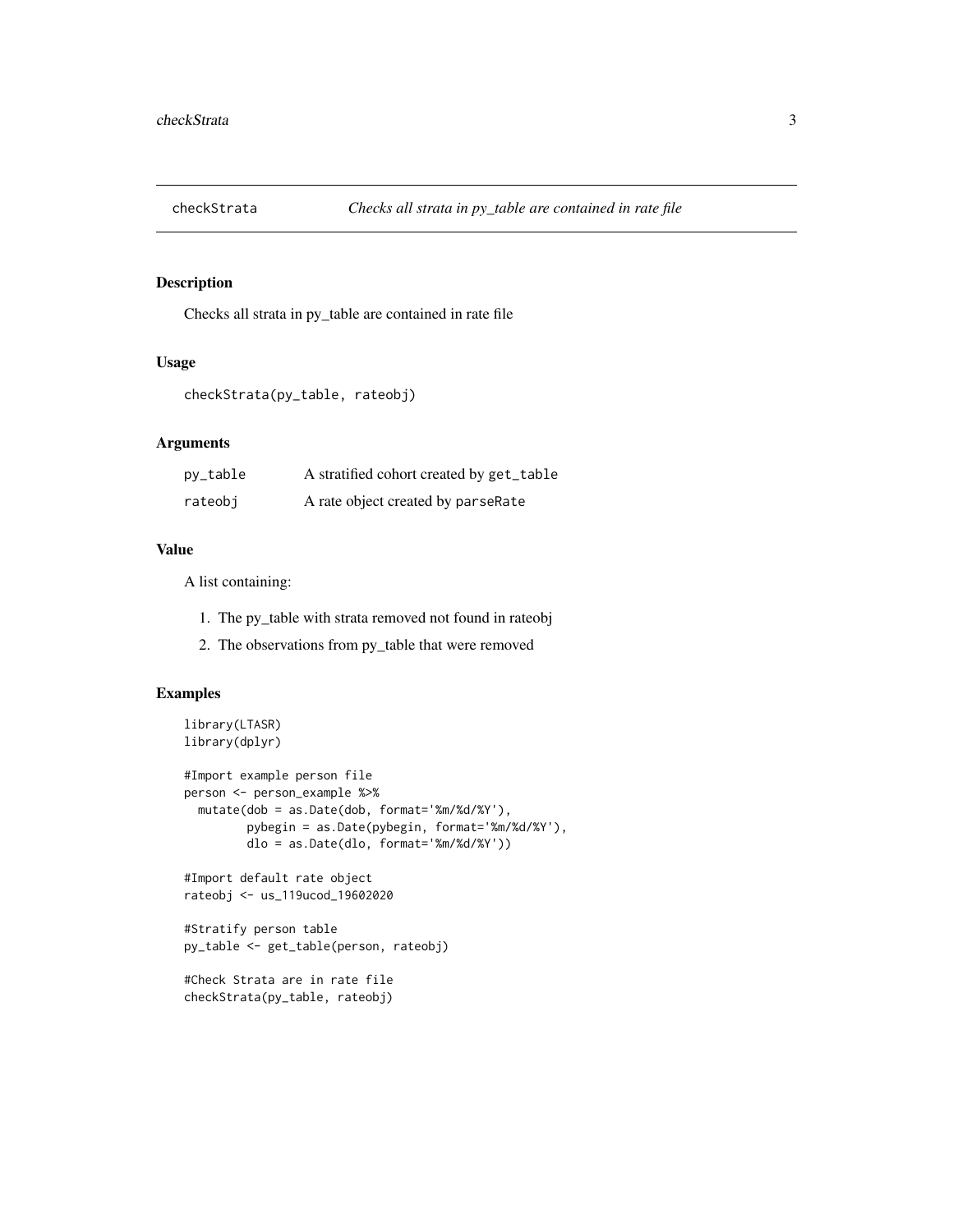<span id="page-3-0"></span>

Expand a data.frame to include all dates between a start and end value defined by parameters x and y

#### Usage

expand\_dates(df, start, end)

## Arguments

| df    | Input data.frame |
|-------|------------------|
| start | start date       |
| end   | end date         |

#### Value

A data.frame/tibble containing all variables of the input data.frame as well as a new variable, date, with repeated rows for each date between start and end.

#### Examples

```
library(LTASR)
data <- data.frame(start = as.Date('3/1/2015', format='%m/%d/%Y'),
                     end = as.Date('3/15/2015', format='%m/%d/%Y'))
expand_dates(data, start, end)
```

| get_table | <b>Stratify Person Table</b> |
|-----------|------------------------------|
|           |                              |

#### Description

get\_table reads in a data.frame/tibble containing basic demographic information for each person of the cohort and stratifies the person-time and deaths into 5-year age, 5-year calendar period, race, and sex strata. See Details for information on how the person file must be formatted.

#### Usage

```
get_table(persondf, rateobj, batch_size = 25, strata = dplyr::vars())
```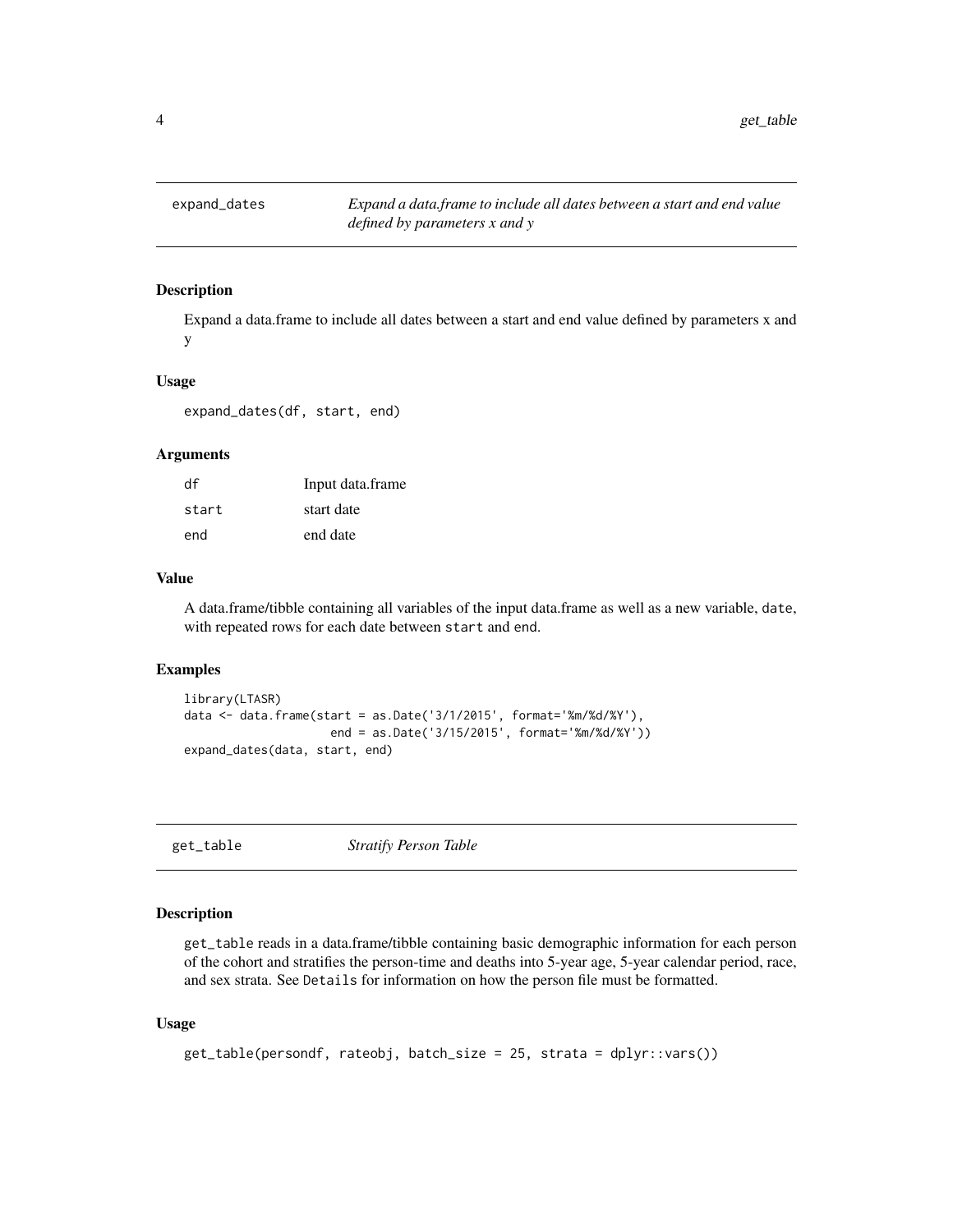#### get\_table 5

### Arguments

| persondf   | data.frame like object containing one row per person with the required demo-<br>graphic information                  |
|------------|----------------------------------------------------------------------------------------------------------------------|
| rateobi    | a rate object created by the parserest function                                                                      |
| batch_size | a number specifying how many persons to stratify at a time. Default is 25.                                           |
| strata     | any additional variables contained in persond fon which to stratify. Must be<br>wrapped in a vars() call from dplyr. |

#### Details

The person file must contain the variables:

- id,
- gender (numeric: 'M'/'F'),
- race (numeric: 'W'/'N'),
- dob (date),
- pybegin (date),
- dlo (date),
- rev (numeric: 5-10),
- code (character: ICD code)

## Value

A data.frame with a row for each strata containing the number of observed deaths within each of the defined minors/outcomes (\_o1-\_oxxx) and the number of person days.

```
library(LTASR)
library(dplyr)
#Import example person file
person <- person_example %>%
  mutate(dob = as.Date(dob, format='%m/%d/%Y'),
        pybegin = as.Date(pybegin, format='%m/%d/%Y'),
        dlo = as.Date(dlo, format='%m/%d/%Y'))
#Import default rate object
rateobj <- us_119ucod_19602020
```

```
#Stratify person table
py_table <- get_table(person, rateobj)
```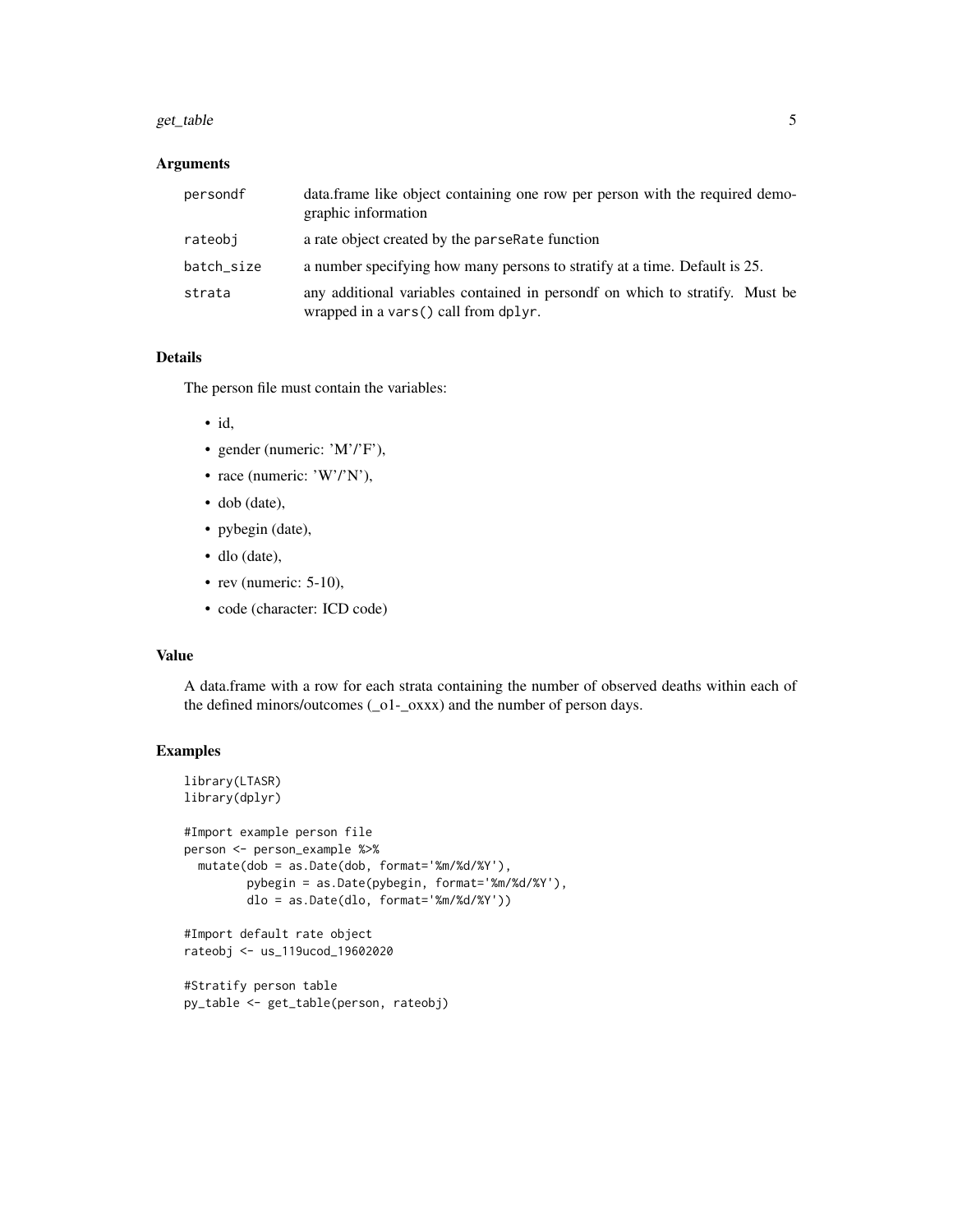<span id="page-5-0"></span>

get\_table\_history reads in a data.frame/tibble containing basic demographic information for each person of the cohort as well as a data.frame/tibble containing time varying exposure information and stratifies the person-time and deaths into 5-year age, 5-year calendar period, race, sex and exposure categories. See Details for information on how the person file and history file must be formatted.

## Usage

```
get_table_history(
 persondf,
  rateobj,
  batch_size = 25,
  strata = dplyr::vars(),
  historydf,
  exp,
  cutpt,
  lag = 0\lambda
```
## Arguments

| persondf   | data.frame like object containing one row per person with the required demo-<br>graphic information                                                                                                         |
|------------|-------------------------------------------------------------------------------------------------------------------------------------------------------------------------------------------------------------|
| rateobj    | a rate object created by the parserest function                                                                                                                                                             |
| batch_size | a number specifying how many persons to stratify at a time. Default is 25.                                                                                                                                  |
| strata     | any additional variables contained in persond form which to stratify. Must be<br>wrapped in a vars() call from dplyr.                                                                                       |
| historydf  | data. frame like object containing temporal exposure data. Each row represents a<br>period of time during which the values f the temporal stratifiers remain constant.<br>Multiple rows per id are typical. |
| exp        | the name of the exposure variable found within historydf                                                                                                                                                    |
| cutpt      | a numeric vector containing the cut-points to use to stratify the calculated cumu-<br>lative exposure for variable exp. Should include min and max values (typically<br>-Inf and Inf).                      |
| lag        | An optional numeric variable indicating a lag, in years, to be applied to exposure<br>variables. Specified in years. Default is 0 yrs (un-lagged).                                                          |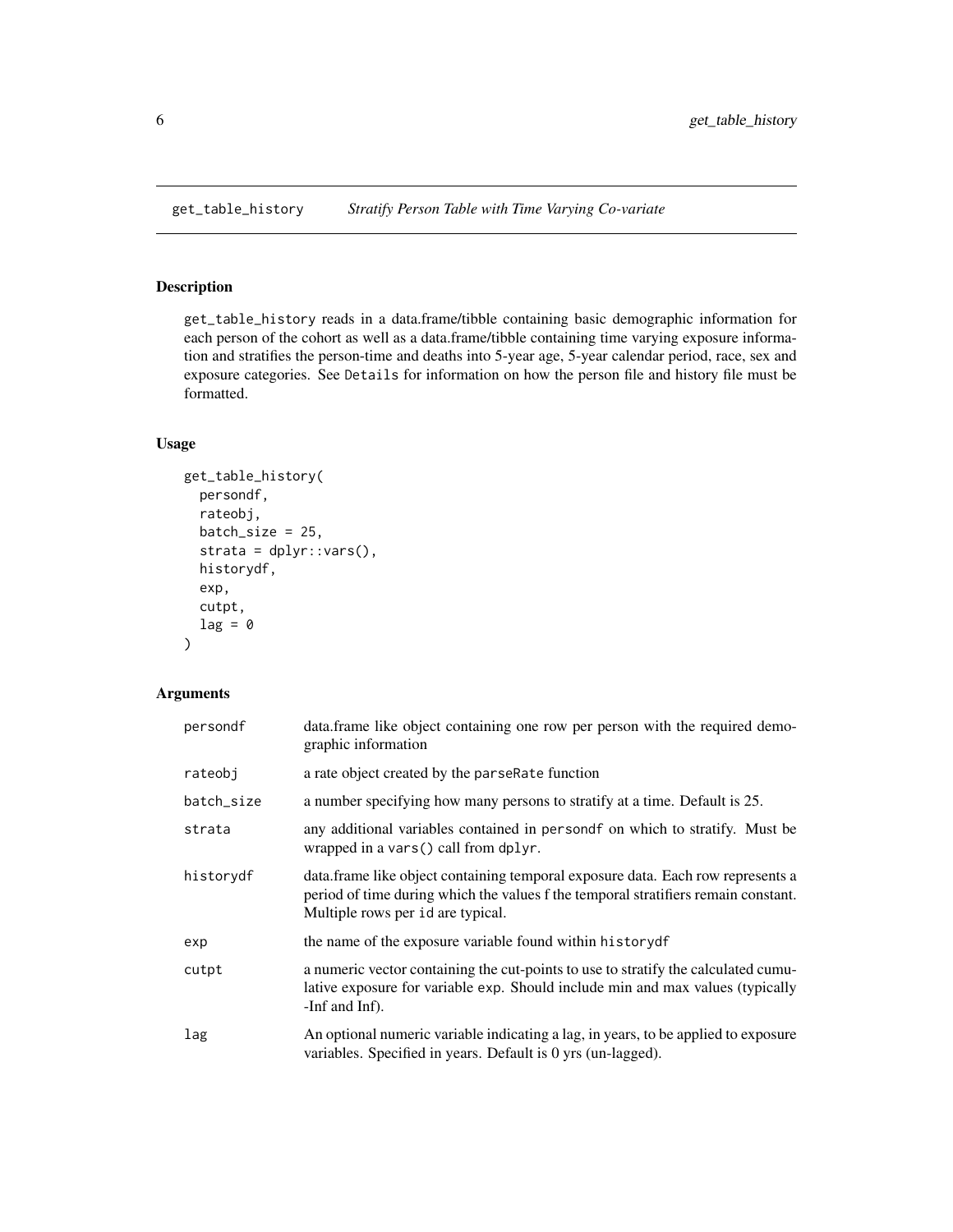## Details

The person file must contain the variables:

- id,
- gender (numeric: 'M'/'F'),
- race (numeric: 'W'/'N'),
- dob (date),
- pybegin (date),
- dlo (date),
- rev (numeric:  $5-10$ ),
- code (character: ICD code)

Additionally, a history file is read in containing daily exposures levels and the begin and end dates of that level. The history file must contain the following variables:

- id,
- begin\_dt (date),
- end\_dt (date),
- <daily exposure levels>

#### Value

A data.frame with a row for each strata containing the number of observed deaths within each of the defined minors/outcomes (\_o1-\_oxxx) and the number of person days.

#### Examples

```
library(LTASR)
library(dplyr)
library(lubridate)
#Import example person file
person <- person_example %>%
 mutate(dob = as.Date(dob, format='%m/%d/%Y'),
         pybegin = as.Date(pybegin, format='%m/%d/%Y'),
         dlo = as.Date(dlo, format='%m/%d/%Y'))
#Import example history file
history <- history_example %>%
 mutate(begin_dt = as.Date(begin_dt, format='%m/%d/%Y'),
         end_dt = as.Date(end_dt, format='%m/%d/%Y'))
#Import default rate object
```
rateobj <- us\_119ucod\_19602020

#Stratify cohort employed variable. The employed variable indicates (0/1) periods of employment #and will be summed each day of each exposure period. Therefore, this calculates #duration of employment in days. The cut-points used below will stratify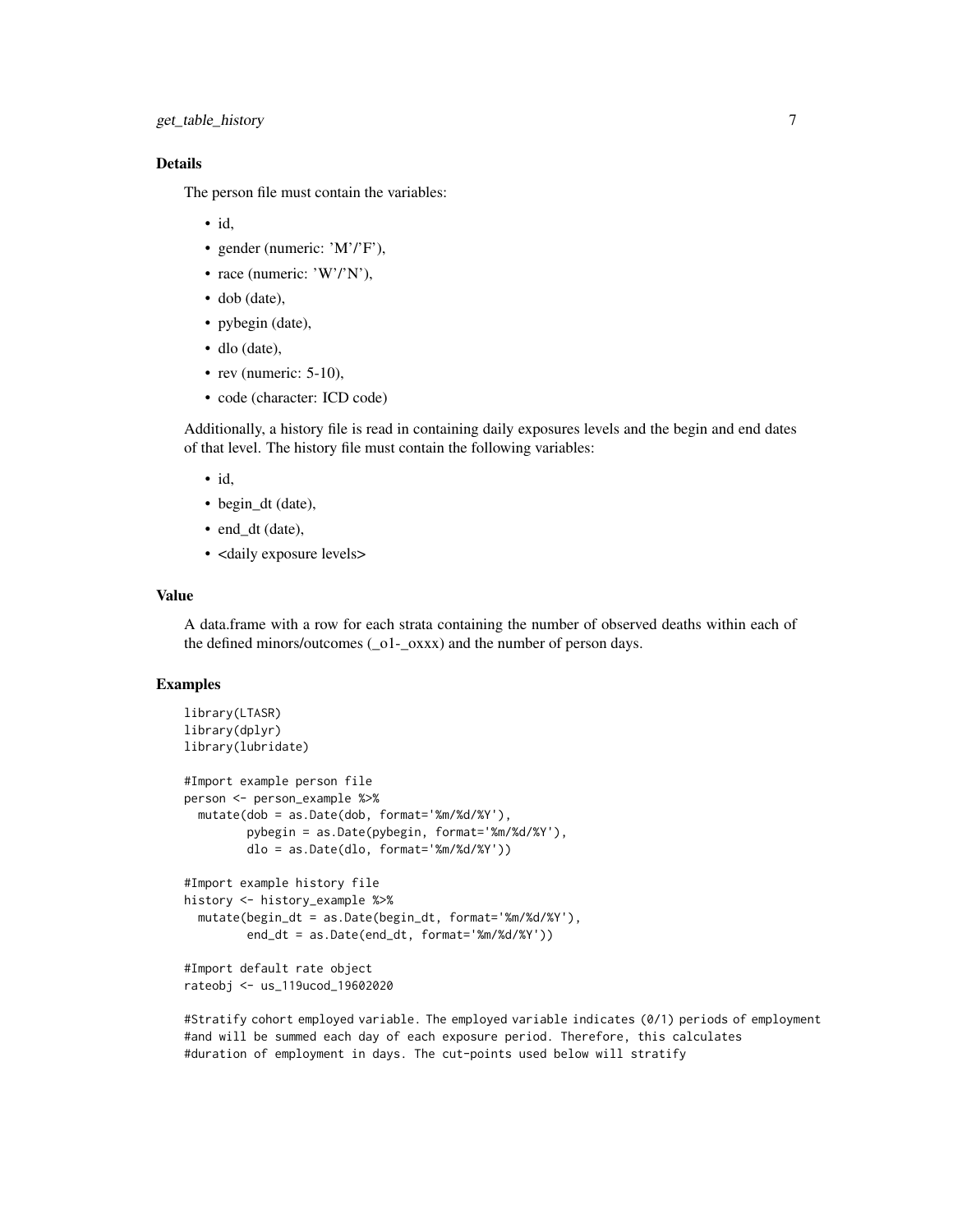<span id="page-7-0"></span>#by person-time with less than and greater than a year of employment (365 days of employment). py\_table <- get\_table\_history(persondf = person,

```
rateobj = rateobj,
historydf = history,
exp = employed,
cutpt = c(-Inf, 365, Inf))
```

```
#Investigate cumulative exposure values for the exposure_level variable.
#This aids in determining appropriate cut-points for stratification.
history_example %>%
 mutate(begin_dt = as.Date(begin_dt, format='%m/%d/%Y'),
         end_dt = as.Date(end_dt, format='%m/%d/%Y')) %>%
 mutate(dur = difftime(end_dt, begin_dt, units = 'days') %>%
           as.numeric() %>%
           '+'(1),
        cum = dur*exposure_level) %>%
 group_by(id) %>%
 summarize(cum = sum(cum))
#Stratify cohort with exposure variable. This will stratify by person-time with
```

```
#with less than and greater than 15000 unit-days of cumulative exposure.
py_table <- get_table_history(persondf = person,
                             rateobj = rateobj,
                             historydf = history,
                             exp = exposure_level,
                              cutpt = c(-Inf, 15000, Inf),
                              lag = 10
```
history\_example *Example History File for Testing*

### Description

A tibble containing example history file data to be used for testing and demonstration of the package

#### Usage

```
history_example
```
#### Format

A data frame with 4 rows and 5 variables:

id unique identifier; numeric

begin dt beginning date of an exposure period; character

end\_dt beginning date of an exposure period; character

employed a hypothetical variable indicating employment during the given exposure period; numeric (0/1)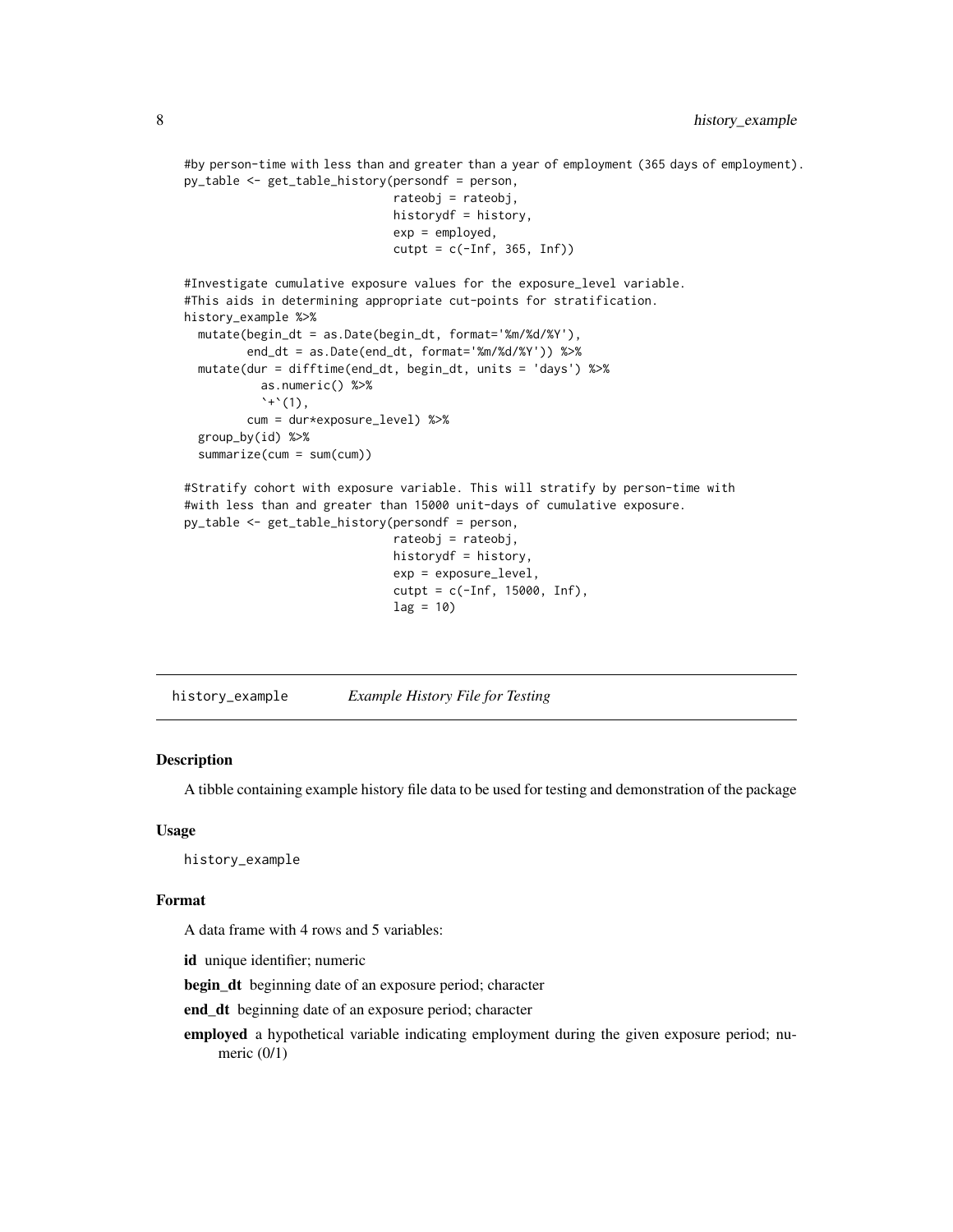## <span id="page-8-0"></span>mapDeaths 9

exposure\_level a hypothetical variable identifying daily exposure levels to be summed to calculate a cumulative exposure; numeric

...

## Source

Internally Generated

mapDeaths *Map ICD codes to grouped minors*

## Description

Map ICD codes to grouped minors

## Usage

mapDeaths(persondf, rateobj)

#### Arguments

| persondf | Person data.frame                    |
|----------|--------------------------------------|
| rateobj  | A rate object created from parseRate |

#### Value

A data.frame for each death observed in the person file with the following variables: id, code, rev: from the persondf minor: the minor/outcome from the rate file that the death was mapped to

#### Examples

```
library(LTASR)
#Import example person file
person <- person_example
```
#Import default rate object rateobj <- us\_119ucod\_19602020

#Check mapping of deaths to minors/outcomes mapDeaths(person, rateobj)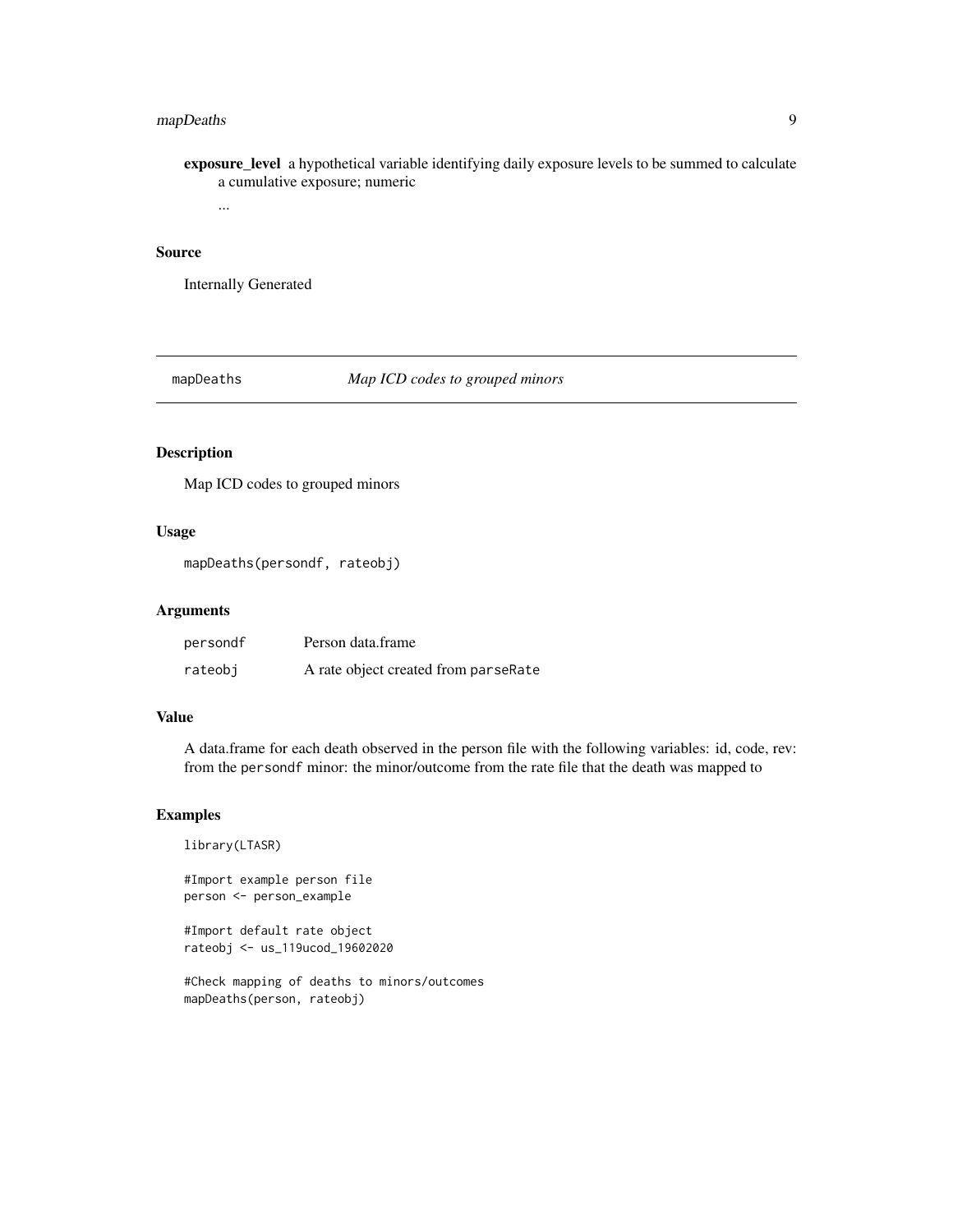<span id="page-9-0"></span>

Parses LTAS rate file in .xml format

#### Usage

parseRate(xmlpath)

#### Arguments

xmlpath path of LTAS rate file

#### Value

returns a list containing:

- 1. \$residual: the minor number where all unknown deaths will be assigned
- 2. \$MinorDesc: a dataframe/tibble giving descriptions of minor numbers as well as how minors are mapped to majors
- 3. \$mapping: a dataframe/tibble listing how each icd-code and revision will be mapped to each minor number

person\_example *Example Person File for Testing*

#### Description

A tibble containing example person file data to be used for testing and demonstration of the package

#### Usage

person\_example

#### Format

A tibble with 3 observations and 9 variables:

id unique identifier; character gender Gender/Sex; character 'M' or 'F' race Race; character 'W' or 'N'

dob Date of Birth; character to be converted to date

pybegin date to begin follow-up/at-risk accumulation, character to be converted to date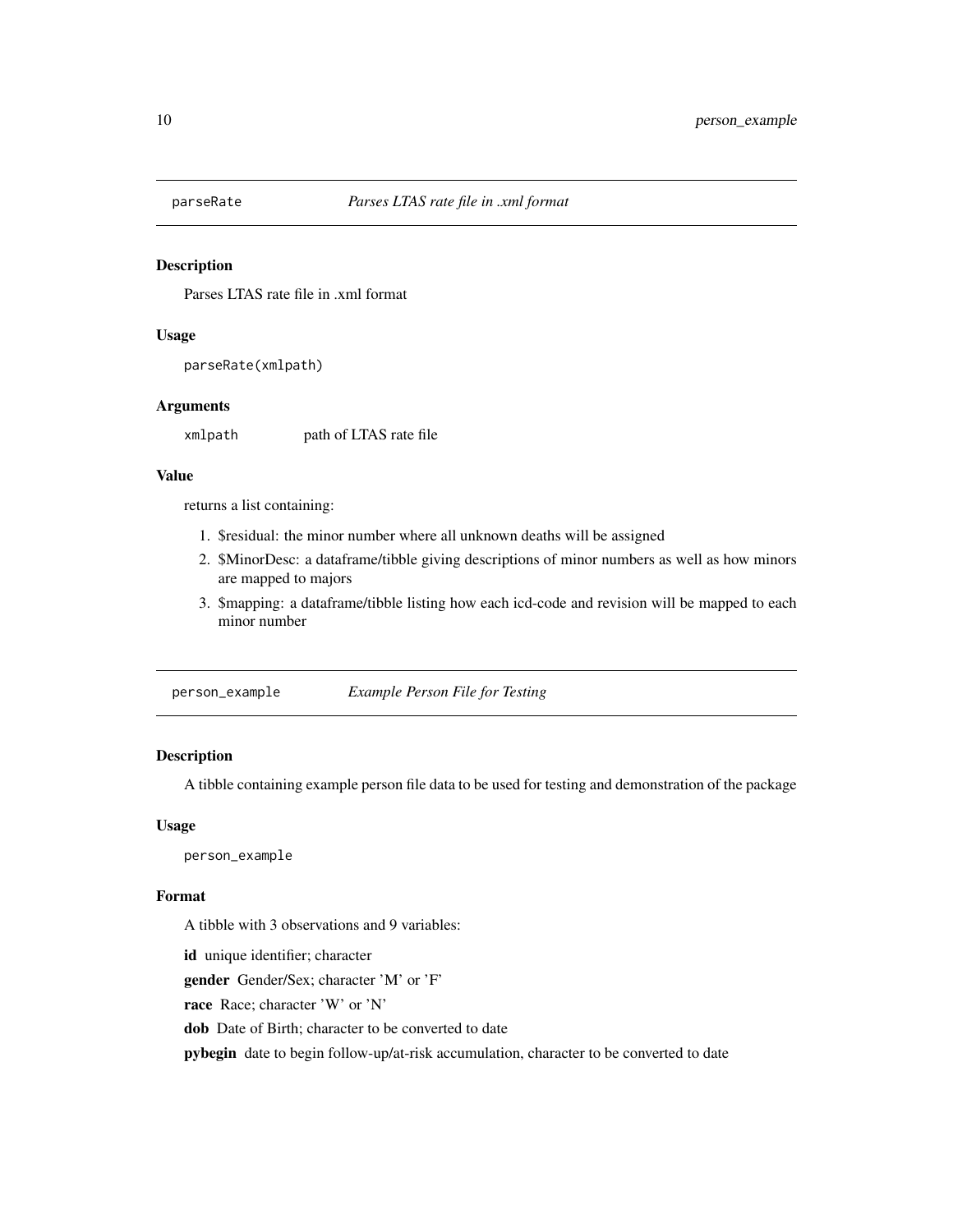- <span id="page-10-0"></span>dlo Date last observed; character to be converted to date
- vs indicator identifying the vital status of the cohort. A value of 'D' indicates an observed death; character
- rev ICD revision of the ICD code; numeric

code ICD-code for the cause of death; character ...

#### Source

Internally Generated

smr\_custom *Calculate SMRs for Custom minor groupings*

## Description

smr\_major will collapse minor outcomes into "major" groupings as defined in the rate object, rateobj.

#### Usage

```
smr_custom(smr_minor_table, minor_grouping)
```
#### Arguments

smr\_minor\_table

A data.frame/tibble as created by smr\_minor containing observed and expected number of deaths for each minor outcome

minor\_grouping A numeric vector defining which minors to group together

#### Value

A data.frame/tibble containing the expected and observed number of deaths as well the SMR, lower CI and upper CI for the outcome by the user

```
library(LTASR)
library(dplyr)
#Import example person file
person <- person_example %>%
 mutate(dob = as.Date(dob, format='%m/%d/%Y'),
         pybegin = as.Date(pybegin, format='%m/%d/%Y'),
         dlo = as.Date(dlo, format='%m/%d/%Y'))
#Import default rate object
rateobj <- us_119ucod_19602020
```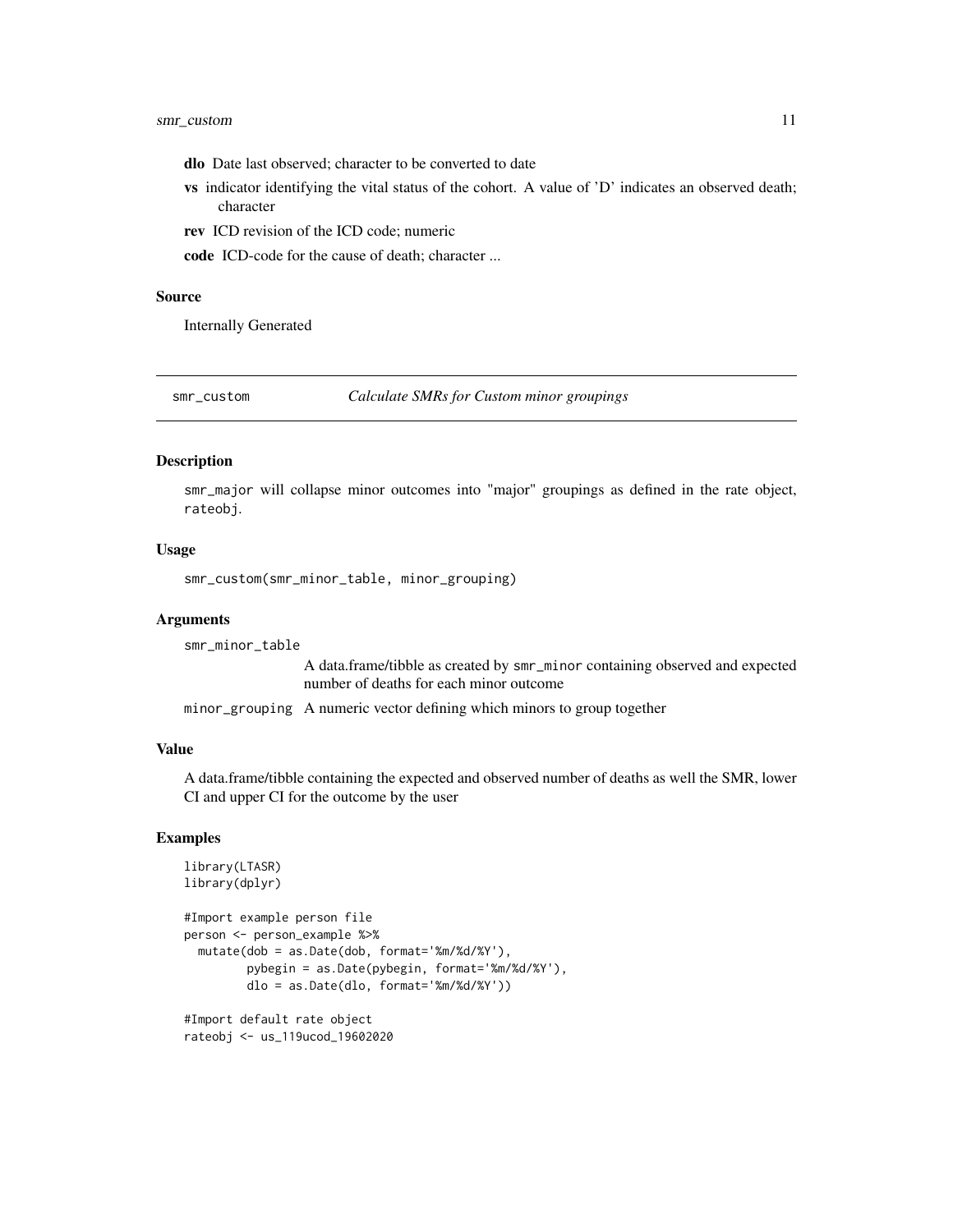```
#Stratify person table
py_table <- get_table(person, rateobj)
#Calculate SMRs for all minors
smr_minor_table <- smr_minor(py_table, rateobj)
```
#Calculate custom minor grouping for all deaths smr\_custom(smr\_minor\_table, 1:119)

#' #Calculate custom minor grouping for all deaths smr\_custom(smr\_minor\_table, 4:40)

smr\_major *Calculate SMRs for Major groupings*

#### Description

smr\_major will collapse minor outcomes into "major" groupings as defined in the rate object, rateobj.

#### Usage

smr\_major(smr\_minor\_table, rateobj)

#### **Arguments**

smr\_minor\_table A data.frame/tibble as created by smr\_minor containing observed and expected number of deaths for each minor outcome rateobj A rate object created by parseRate

#### Value

A data.frame/tibble containing the expected and observed number of deaths as well as SMRs, lower CI and upper CI for each major as defined in the rate object rateobj

#### Examples

```
library(LTASR)
library(dplyr)
#Import example person file
person <- person_example %>%
 mutate(dob = as.Date(dob, format='%m/%d/%Y'),
        pybegin = as.Date(pybegin, format='%m/%d/%Y'),
        dlo = as.Date(dlo, format='%m/%d/%Y'))
```
#Import default rate object

<span id="page-11-0"></span>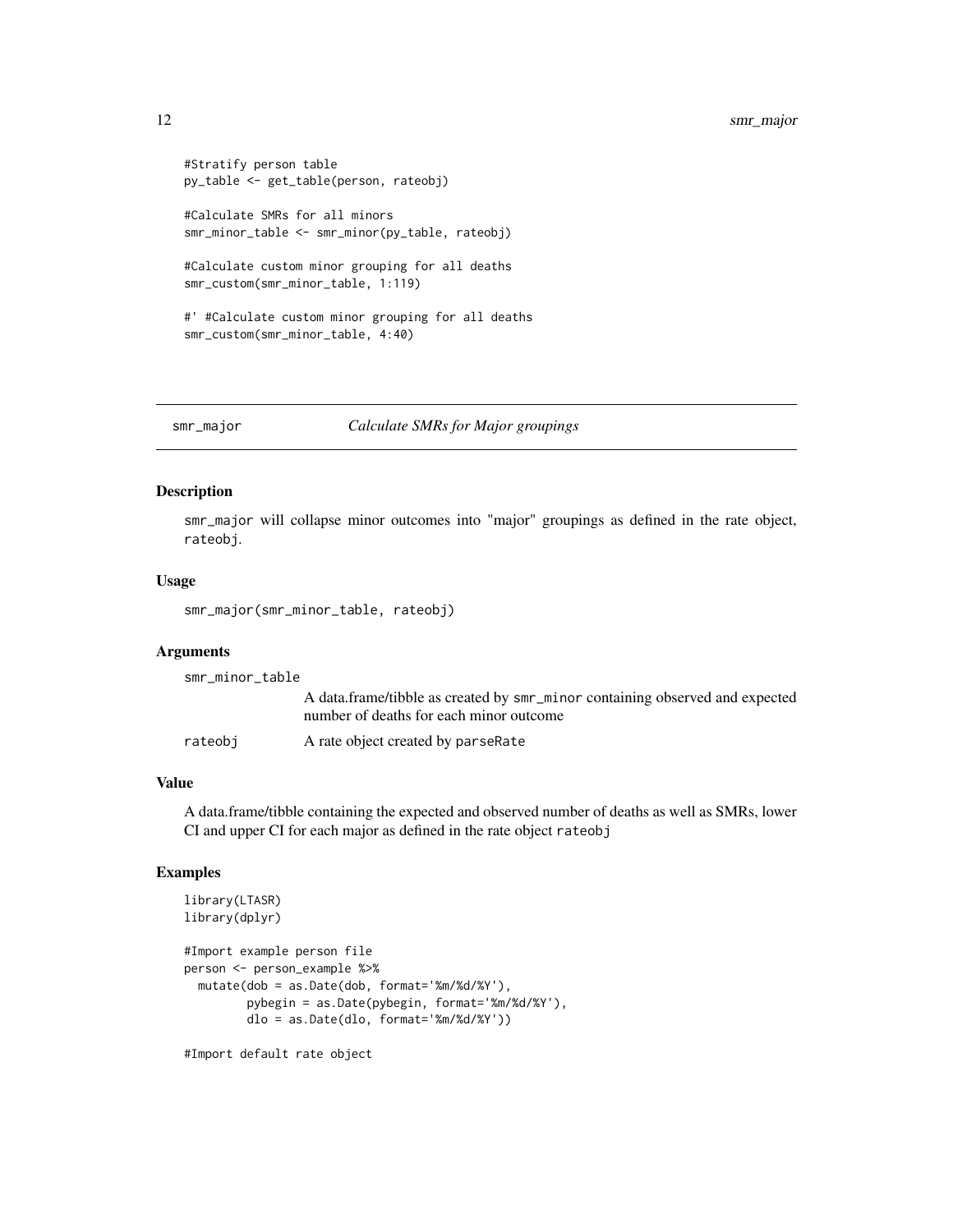## <span id="page-12-0"></span>smr\_minor 13

```
rateobj <- us_119ucod_19602020
#Stratify person table
py_table <- get_table(person, rateobj)
#Calculate SMRs for all minors
smr_minor_table <- smr_minor(py_table, rateobj)
#Calculate SMRs major groupings found within rate file
```

```
smr_major(smr_minor_table, rateobj)
```
#### smr\_minor *Calculate SMRs for Minors*

## Description

smr\_minor calculates SMRs for all minor groupings found within the rate object, rateobj, for the stratified cohort py\_table

## Usage

```
smr_minor(py_table, rateobj)
```
#### Arguments

| py_table | A stratified cohort created by get_table |
|----------|------------------------------------------|
| rateobj  | A rate object created by parseRate       |

#### Value

A dataframe/tibble containing the expected and observed number of deaths as well as SMRs, lower CI and upper CI for each minor found in the rate object rateobj

```
library(LTASR)
library(dplyr)
#Import example person file
person <- person_example %>%
 mutate(dob = as.Date(dob, format='%m/%d/%Y'),
         pybegin = as.Date(pybegin, format='%m/%d/%Y'),
        dlo = as.Date(dlo, format='%m/%d/%Y'))
#Import default rate object
rateobj <- us_119ucod_19602020
#Stratify person table
```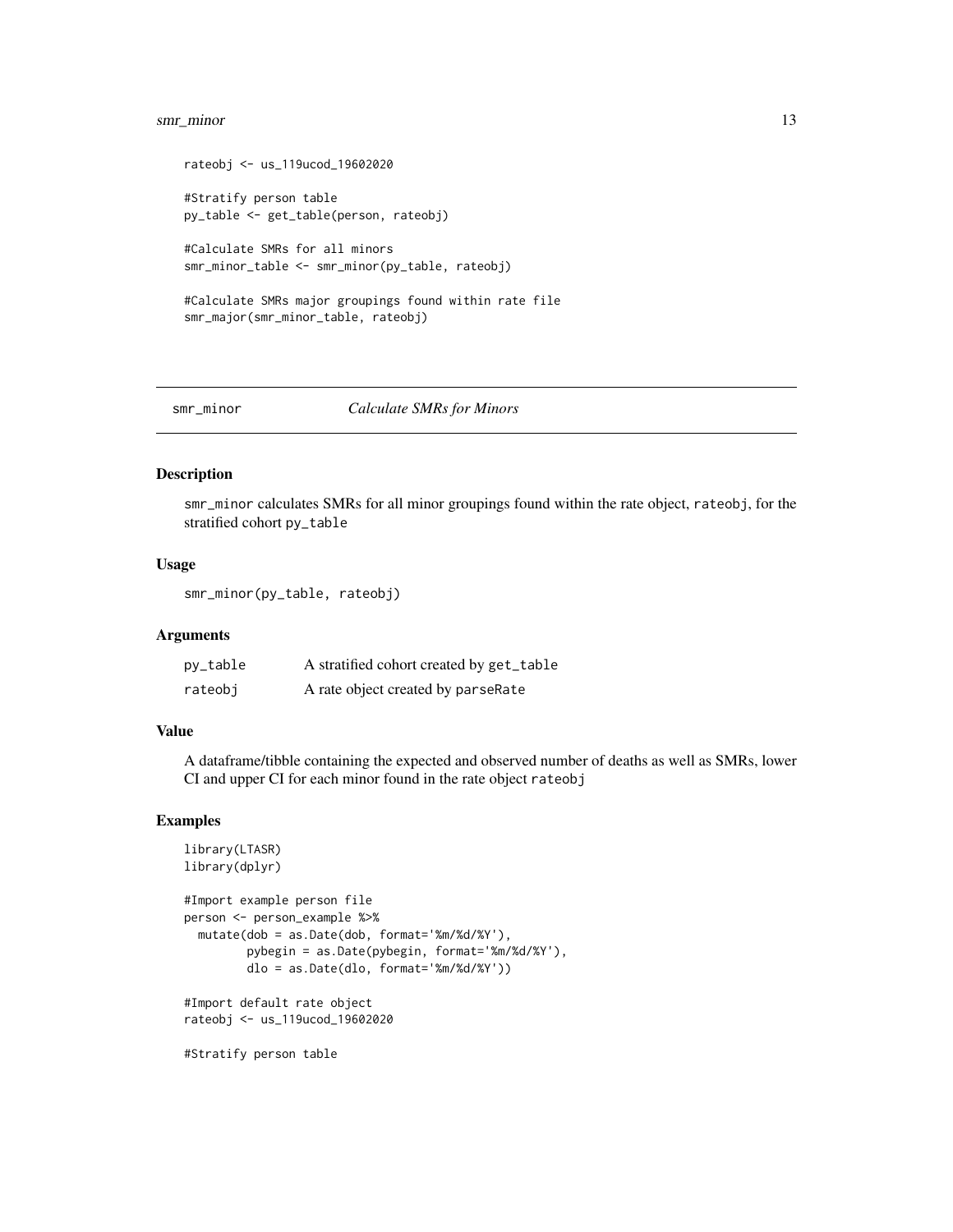```
py_table <- get_table(person, rateobj)
#Calculate SMRs for all minors
smr_minor(py_table, rateobj)
```
us\_119ucod\_19602020 *119 UCOD U.S. Death Rate, 1960-2020*

## Description

A list containing referent underlying cause of death (UCOD) rate information for the US population from 1960-2020 for the 119 minor/outcome LTAS groupings

#### Usage

us\_119ucod\_19602020

#### Format

A list with 4 elements:

residual the minor/outcome number to which unknown/uncategorized outcomes will be mapped to

MinorDesc a data.frame containing descriptions for each minor and major grouping

mapping a tibble detailing which minor number each icd-code and revision combination will be mapped to

rates the population referent rate for each minor for each gender/race/calendar period/age strata ...

#### Source

Available upon request from nioshltas@cdc.gov

<span id="page-13-0"></span>